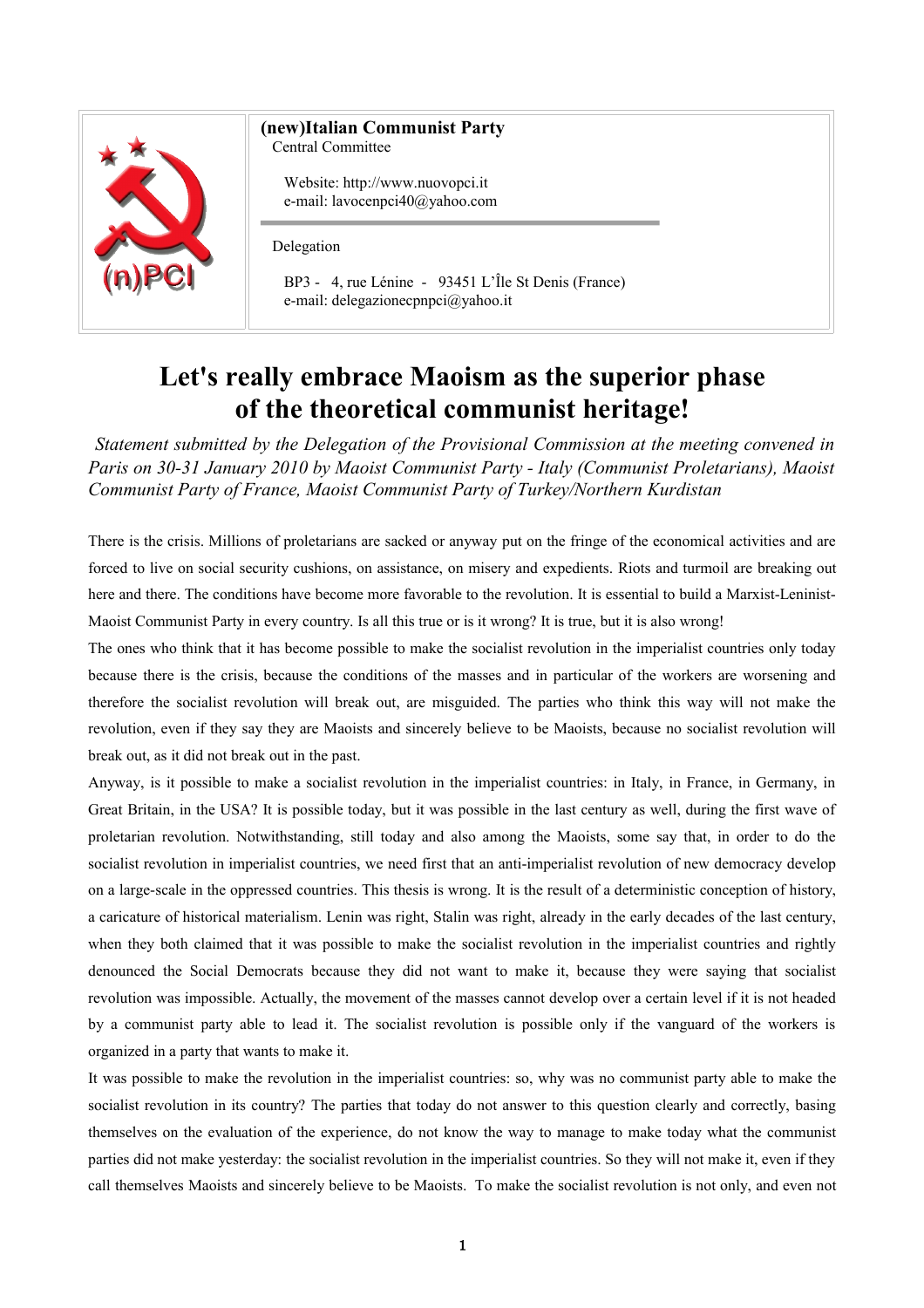mainly, a matter of goodwill and of dedication to the cause. The first communist parties of Italy, France, Spain and of other European countries led heroic struggles against Fascism and Nazism, they made the Resistance, yet they did not make the socialist revolution. Why did not they make it?

They did not make it because they did not have a sufficiently good understanding of the conditions in which they fought and did not have a strategy to seize power and establish socialism. They did not know how to make a socialist revolution in an imperialist country. Maoism has given us the intellectual tools for understanding at a higher level the situation in which we fight and for defining the strategy that we follow, it gives us a higher method for knowing and acting. The glorious and heroic communist parties that have preceded us did not have this nor developed it by themselves. That is why they did not make the socialist revolution.

But which are the main contributions Maoism gives to the communist thinking?

The socialist revolution is not an event which breaks out because capitalism is in crisis and the masses are in a bad

situation: substantially the communist parties should only get ready to take the opportunity. The socialist revolution is a revolutionary people's war, the party organizes it stage by stage, it collects forces in every front of class struggle in order to carry it out on a growing scale, it identifies, organizes, directs and combines the thousand threads, episodes and cases of class struggle. These develop spontaneously in open order and sometimes even neutralize each other: the party instead combines them together so that they reinforce each other, giving rise to clashes of a higher level until the constitution of an invincible force, which makes bourgeoisie and clergy's life impossible. If the party does not organize and conduct the class struggle in this way, there will be no socialist revolution, no matter how much the crisis of capitalism becomes serious. It will be the bourgeoisie that will find some way out on its side.

The comrades who say that the system we live in today in Italy is **modern fascism**, although they say they are Maoists and sincerely believe to be Maoists, do not understand that the most reactionary and criminal groups of the bourgeoisie and of the clergy, are trying to promote the mobilization of the masses under their orders to throw part of the masses against the other part, and to lead them to plunder other countries. They do not understand that the communist party must promote the revolutionary mobilization of the masses around itself, under its direction; even less they understand how to do it. They do not see the competition between reactionary and revolutionary mobilization that is going on. They declare already lost a war that is just beginning. They take for granted that the most reactionary and criminal groups of the bourgeoisie and of the clergy have already won and created a system of modern fascism. Not by chance they borrow



this thesis of the regime of modern fascism by the bourgeois left (Asor Rosa & Co.) that really has indeed already lost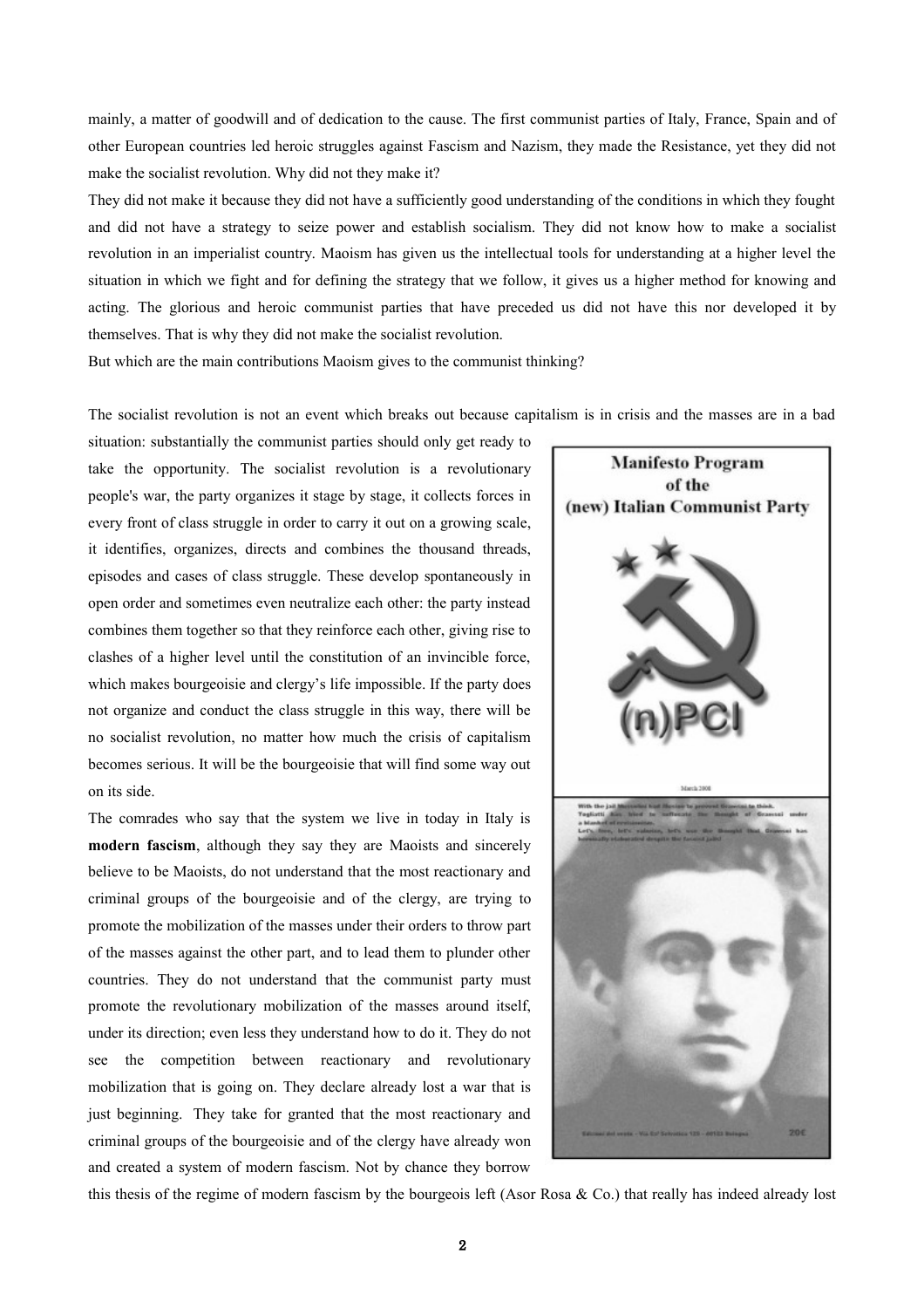the game and has been already excluded from the direction of the movement of popular masses. The comrades who do not see the struggle that they must lead, of course they do not even lead it; even less they lead it effectively.

They say that we are electoralists, because we contest the ground with the bourgeoisie during election campaigns, even in representative bodies, wherever we are able to take the struggle. They say that we are entrists because we also contest the ground with the bourgeoisie in the trade unions of the regime. We only need they say that we are policemen because we promote the struggle also in squares and streets and also in police corps; that we are magistrates, because we promote the struggle in the courts and also among magistrates; that we are jailers because we promote the struggle also in jails and also among jailers. And so on, because we actually promote the struggle wherever we can understand and exploit the contradictions between the masses and the ruling classes or the contradictions between the groups of the ruling classes.

The comrades that say that the current crisis is a **cyclical crisis**, even if they say they are Maoists and sincerely believe to be Maoists, are not over the level of understanding of imperialism already got by the parties of the Communist International, which was an insufficient level to make the revolution. Those parties continued to talk about cyclical crises as well and have been repeatedly caught by events. By its nature, a cyclical crisis is a crisis during which the collapse of the business creates the way for the resumption of business in itself. The Authorities would be able to mitigate the effects of the fall of business on the masses with social security cushions and the reformists would then be realistic competitors of us Communists (the argument that "reformists are our worst enemies" feeds on this, whereas, if we have a right line, we actually can use them as auxiliary forces of the revolution). But we are **not** going through a cyclical crisis: we are at the terminal stage of the second general crisis of capitalism for absolute overproduction of capital.

What is the Protracted Revolutionary People's War in the imperialist countries, in our country, according to these comrades, who sincerely believe to be Maoists? Besides universal characters, the PRPW has particular characters and laws in every country. In order to lead the PRPW successfully every communist party must discover and use them. We have to experiment, to try, to verify, and to correct wherever necessary, and to improve. It is essential to understand the nature of the political regime in each one's own country. Italy is Papal Republic. The Criminal Organizations have a political role that the (n) PCI indicates in its Manifesto Program.

## Comrades, we must build Marxist-Leninist-Maoist parties!

That is why we must put an end to the **dogmatism** which leads us into repeating empty phrases, maybe even beautiful and resounding, but empty. In every country we have to understand the concrete situation which we live in, the nature of the ongoing crisis, the nature of the ongoing political conflict, the conditions, the forms and the results of class struggle that was fought and that is being fought in our country and on the international level, drawing a line from it and verifying this line putting it into practice. It is not enough to put the term Marxism-Leninism-Maoism at the place of the term Marxism-Leninism as the RIM did in 1998 with its founding Declaration of 1984. The word has been changed, but the substance remained the same: what are Mao's major contributions to communist thinking? It is not enough to dress up as Maoists, if we continue on the old way.

That is why we have to put an end to the **economism,** which puts the economic demands as the main issue always and everywhere for mobilizing and organizing the workers and the rest of the popular masses, which neglects or puts in the second place the school of communism, the communist conception of the world, the political struggle, the clandestine party, its public work, mass organizations, the construction of the New Power, the establishment of socialism. A